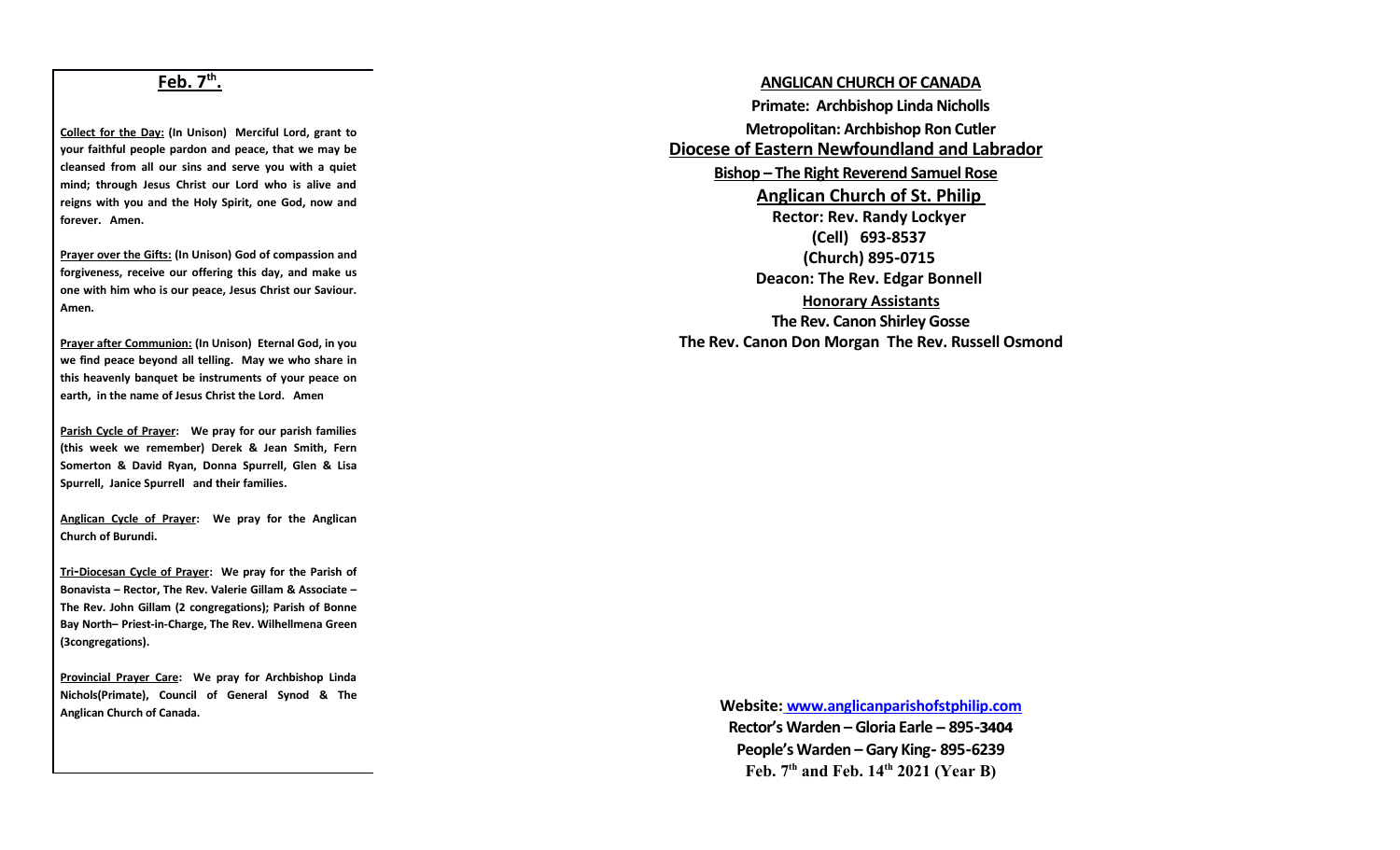#### **A WARM WELCOME IS EXTENDED TO ALL OUR PARISHIONERS AND VISITORS WHO ARE WITH US TODAY. WE HOPE THAT GOD WILL BLESS US AS WE WORSHIP HIM HERE TOGETHER AT ST. PHILIP'S CHURCH.**

#### **From the Rector's desk:**

How quickly time is going by, seems like a few days ago we were caught up in the excitement of Christmas, and here we are now almost through the season of Epiphany, and thinking about Lent. More than a month of the New Year has gone past and already we find ourselves beginning to think beyond the dark Winter months to the birth of Spring, and with it the signs of new life and hope that once again renews our minds and spirits, and renews the earth. The days are getting longer and we see past the wind, snow and ice that still confront us to a time soon when we can think about planting seeds and gardening and all the other things we enjoy doing under the warm sun of Spring and Summer. As we pass through the seasons of the year we are always reminded that our very lives are but a series of seasons. We are born, we are care-free children for a time, we morph into teenagers, still care-free but beginning to think about the course of our lives past the formative years of kindergarten to grade 12, accepting some small degree of responsibility as we prepare to launch out into the world. Then we think about what we want to do with the rest of our educational and working years, we go into the workplace, create our own families, and then, God willing, we have very productive careers that provides for our families and enables us to retire and begin the years of happy and healthy retirement into a ripe old age. From the time of our birth until the time of our death God's plan for our lives is being worked out, not by random chance but by the precise care and love of a creator that made each one of us with a great deal of tenderness. Like the seasons of the year, we don't know what to expect as we go forward, just as some Winters are stormier than others, some Summers are wetter and colder than others, so too we don't know what life will throw at us, without a doubt we all face the viciousness of storms that arise without warning that disrupt our lives. That's just the nature of imperfect beings living in an imperfect world. You know what? God reminds us over and over again that it's okay, we don't need to see the bigger picture, for

worked out on God's time and design, all we need to do is to find hope and courage in the storms of life. Whether you are 19 or 99 you still don't know what God has in store for you, what the challenges will be, and you can be sure God is not finished with you yet, there is more to come, always more to come. That's the exciting part of life, we never know what God is doing next, and whether we are in a valley, on top of a mountain or somewhere in between as we climb towards the peak, God is never absent from us. That has been reassuring news for all of us in this pandemic that have consumed our lives for so long, and caused us so much anxiety and worry. We are not alone, and that is not recent news, for Jesus said in John's gospel (14: 18-19) *[I will not leave](https://biblehub.com/greek/863.htm) [you](https://biblehub.com/greek/4771.htm) [as](https://biblehub.com/greek/3737.htm)  [orphans;](https://biblehub.com/greek/3737.htm) [I will come](https://biblehub.com/greek/2064.htm) [to](https://biblehub.com/greek/4314.htm) [you.](https://biblehub.com/greek/4771.htm) In a little while the world will see Me no more, but you will see Me. Because I live, you also will live.…* As we approach Lent again it is good for us to follow the seasons of Jesus' earthly life, to descend with him to the valleys he was in and to rejoice with him on the mountains he stood on top of, for to know and understand his journey is to know and understand our own. During Lent we will see the temptations confronting Jesus, and the parallels to the temptations we face in the world today. We will see how vital it is to be people of prayer and faith, for these are the most important weapons in the battle between good and evil in the world today. It was not by accident God sent Jesus into the world; it was so that his life would be an example to us of how to live. The path he trod, though it led to the cross, also leads to eternal life, for if we have never lived in the valley we can never appreciate the mountaintop when we are there. Last year our Lenten journey was interrupted by the pandemic as we closed our church right in the middle of it, let this be a Lenten journey that we can truly appreciate, and whatever season of life we are in now, remember, God is working it all out. That's God's work alone, we don't need to see and understand everything right now, let's be part of that exciting journey as we explore the seasons.

(Rev. Randy)

**Baptisms and weddings are still being done inside the church building. For now, baptisms are still taking place outside the normal worship times.** We must still adhere to the maximum number of 100 persons and sanitizing the building after each use. If you need to book a baptism or wedding please call Rev. Randy. We can do these as long as we abide by the government and health regulations around Covid-19**.** If you have a child to be baptized please call Rev. Randy to set up a time.

**If you would like to receive Rev. Randy's weekly email** please provide your email address. Periodically, the Rector sends out emails to all those in the parish whose email he has on file. Please provide him with your email address by emailing him at [lockyerrandy@gmail.com.](mailto:lockyerrandy@gmail.com)

**Rev. Randy is available for prayer –** during this time of separation and isolation many people may be feeling lonely. If you would like prayer, please contact the office (895-0715) and Rev. Randy will pray with you on the phone.

## *Dismissal Song*

**Go now in peace; never be afraid. God will go with you each hour of every day.**

**Go now in faith, steadfast strong and true. Know he will guide you in all you do.**

**Go now in love and show you believe. Reach out to others so all the world can see.**

**God will be there watching from above. Go now in peace, in faith and in love.**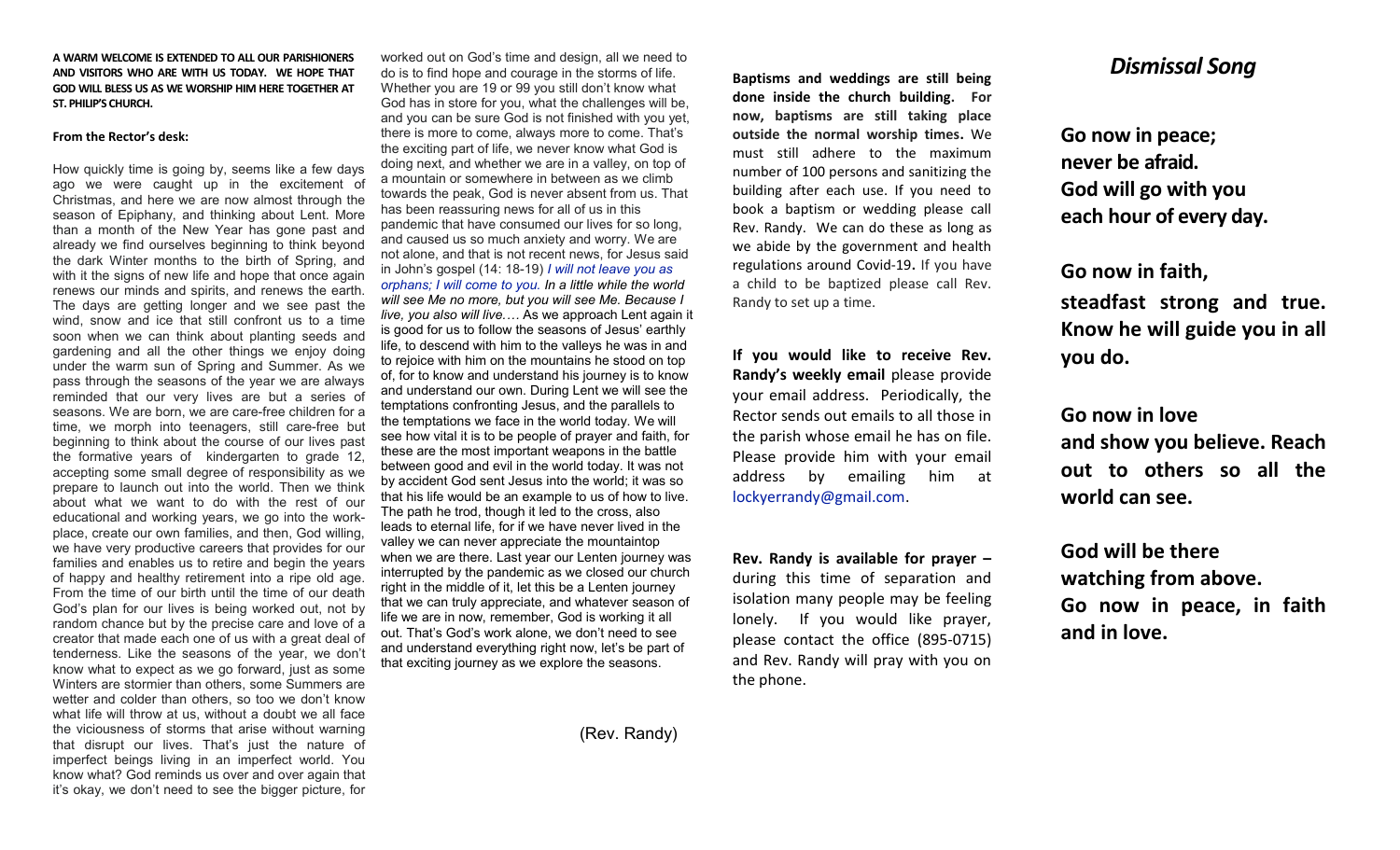it's still being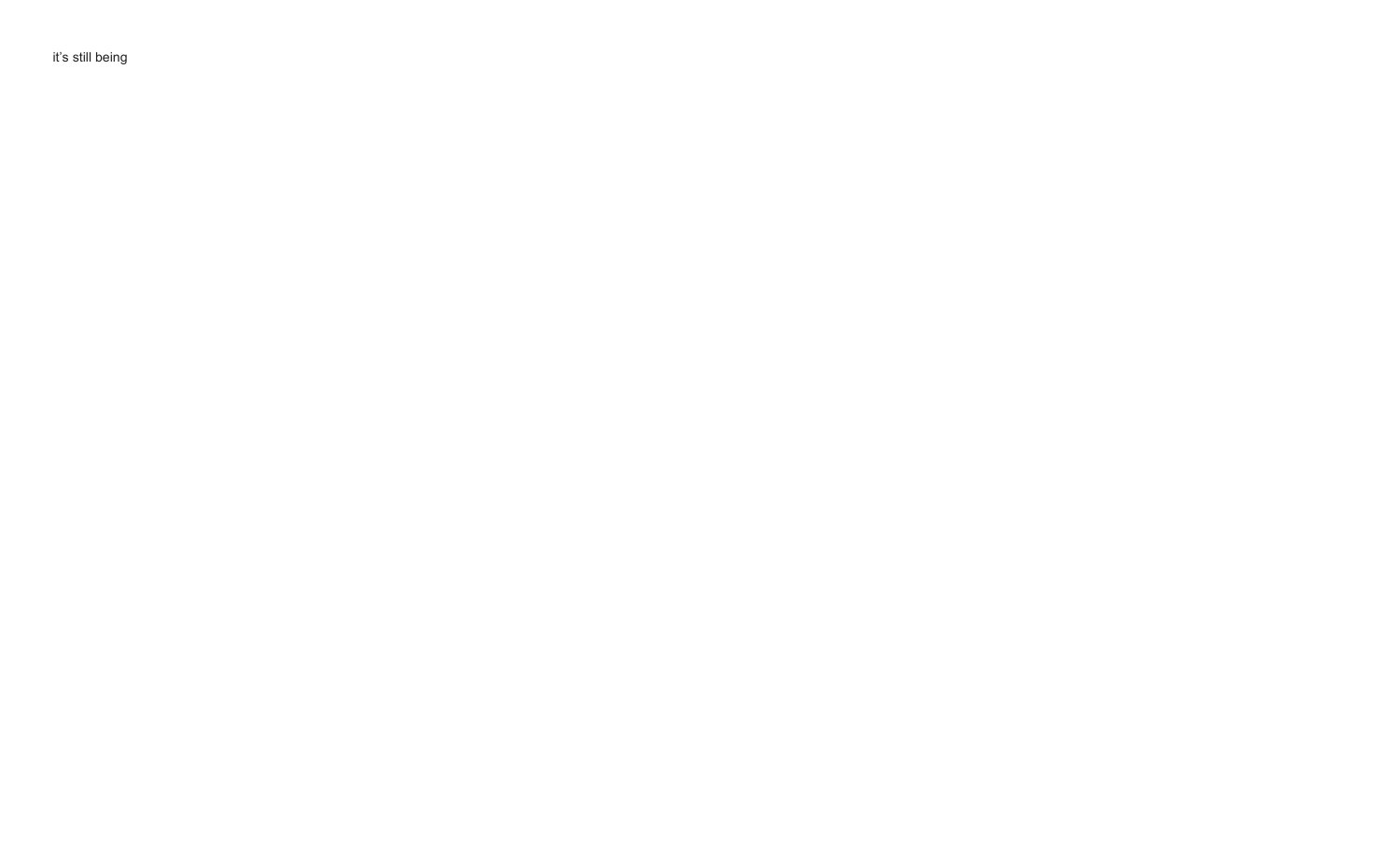### *NOTICES/MEMORABLE DATES*

**Choir will resume its Sunday duties** on Sunday, February  $7<sup>th</sup>$ . Our choir is not large and most of them are already in the same bubble, and we will use seating on both sides of the chancel. We will still mask as we stand to sing, and some hymns will continue to be recorded.

**There are still a few 2021 church calendars available** if you haven't purchased yours yet. The price of them remains the same as past years at \$5.00 each.

**The annual congregational meeting** will be held on **Sunday, February 28th** . Because we are still operating under strict pandemic protocols there won't be the usual pot-luck lunch prior to the meeting. The meeting will take place immediately following the 10:30 am morning worship in the main part of the church. All annual reports should be given to the rector no later than February 18<sup>th</sup>.

**Who is an ACW member or an ACM member?** The short answer is, every woman of our parish is an ACW member and every man is an ACM member. We would love to get the numbers of active members up that attend regular meetings. Contrary to what some might think, it's not always about meetings and planning fundraisers, it is also about fun and fellowship together. We would love to see more of our ladies and gentlemen meeting together, getting to know one another better and growing our parish.

**New Vestry members are needed for the upcoming annual meeting.** Each year several members go off Vestry having served their 3 year term, which leaves openings for new members. Please give this some thought and speak to the rector or wardens if you would like to offer yourself this year. If you served on Vestry before and have been off for at least one year you are eligible to be nominated again.

**Thank you to all our parish supporters for your generosity in 2020.** The year-end financial reports will be available for the annual meeting on February 28<sup>th</sup>, but we can say that they will reflect a very good year for the parish in 2020. Of course it was a challenging year, and we did lose a lot of income from rentals and fundraisers. Fortunately much of this lost was balanced by the federal wage subsidy that we received during some months of the pandemic. However, the real good news story, and one that you should all feel very proud about, is that we saw an increase of nearly \$13,000 in weekly envelope offerings over the previous year (2019). This is the first time we have seen this in a long time. It shows us that the people of the parish of St. Philip's are very concerned about and devoted to the well-being of their parish. Thank you so much and we ask everyone to keep this up as we go forward through this year.

**Tax receipts for 2020 are now available for pickup in the foyer.** Along with this comes our thank you to everyone that made financial offerings to the parish in 2020. Feel free to take those belonging to other family members, friends or neighbours. We want to see them all delivered within the next few weeks.

## THE BULLETIN FOR THE WEEKS OF

**Feb. 7th. & Feb. 14th .**

# **IS GIVEN TO THE GLORY OF GOD AND IN LOVING MEMORY OF:**

**Leila Tulk Nov. 29, 1957 – Feb. 7, 2019**

# *Given by: Tom, Renee, Jerred & Alexis*

*And*

# **Harvey Sharpe**

*Given by: Mary, Cheryl & Beverly*